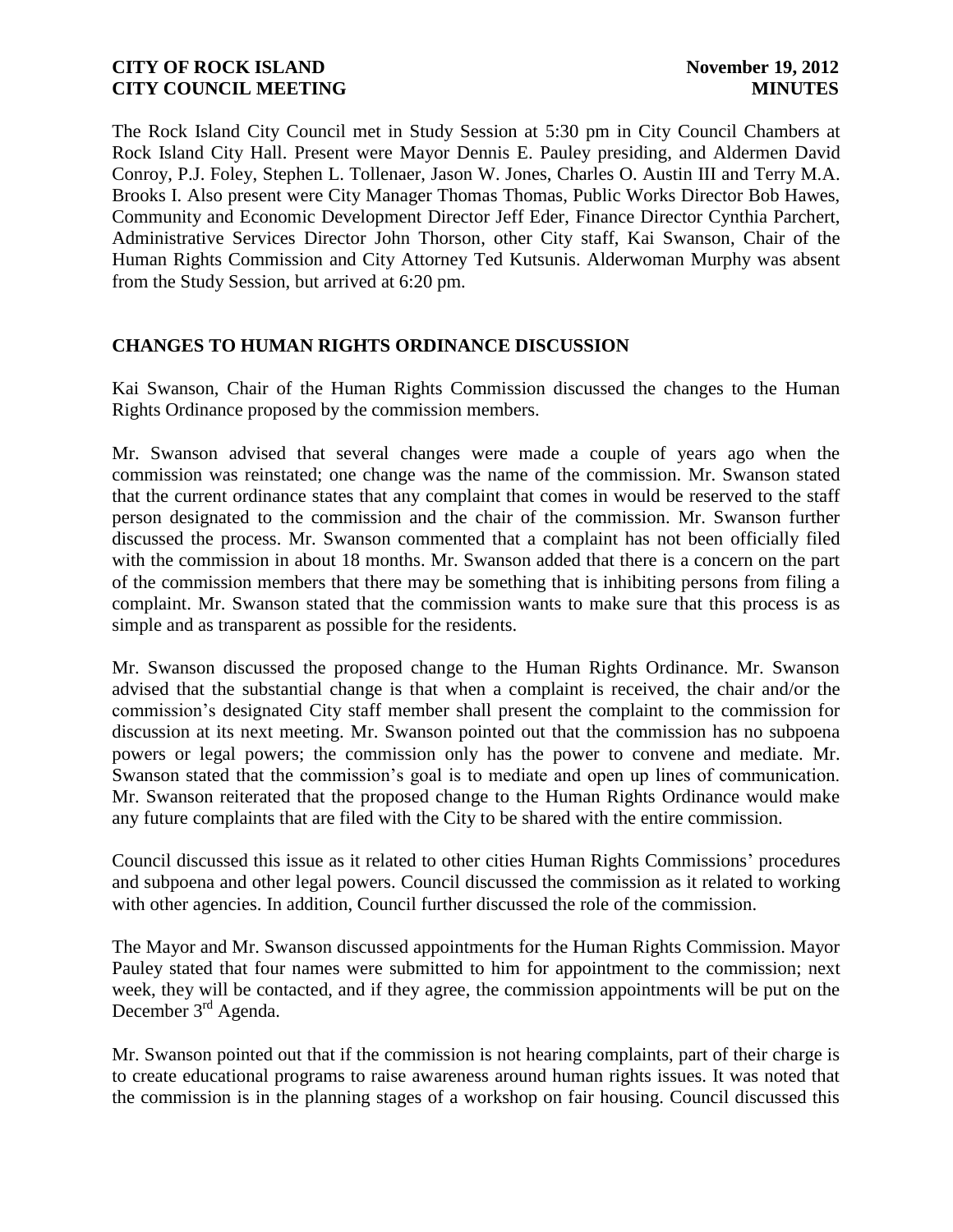issue. Council further discussed the procedures for complaints and the role of the Human Rights Commission as it related to the proposed change in the Human Rights Ordinance.

# **EXECUTIVE SESSION**

A motion was made by Alderman Austin and seconded by Alderman Jones to recess to Executive Session on matters of Property Acquisition and Personnel. The motion carried on a roll call vote. Those voting Aye being; Alderman Conroy, Alderman Foley, Alderman Tollenaer, Alderman Jones, Alderman Austin and Alderman Brooks; those voting No, none. The meeting was recessed at 5:45 pm. Alderwoman Murphy arrived at 6:20 pm.

Mayor Pauley reconvened the regular meeting at 6:22 pm.

### **ADJOURNMENT**

A motion made by Alderman Foley and seconded by Alderman Conroy to adjourn the meeting carried by the following Aye and No vote. Those voting Aye being; Alderman Conroy, Alderman Foley, Alderman Tollenaer, Alderman Jones, Alderwoman Murphy, Alderman Austin and Alderman Brooks; those voting No, none. The meeting was adjourned at 6:23 pm.

Aleisha L. Patchin, City Clerk

\_\_\_\_\_\_\_\_\_\_\_\_\_\_\_\_\_\_\_\_\_\_\_\_\_\_\_\_\_\_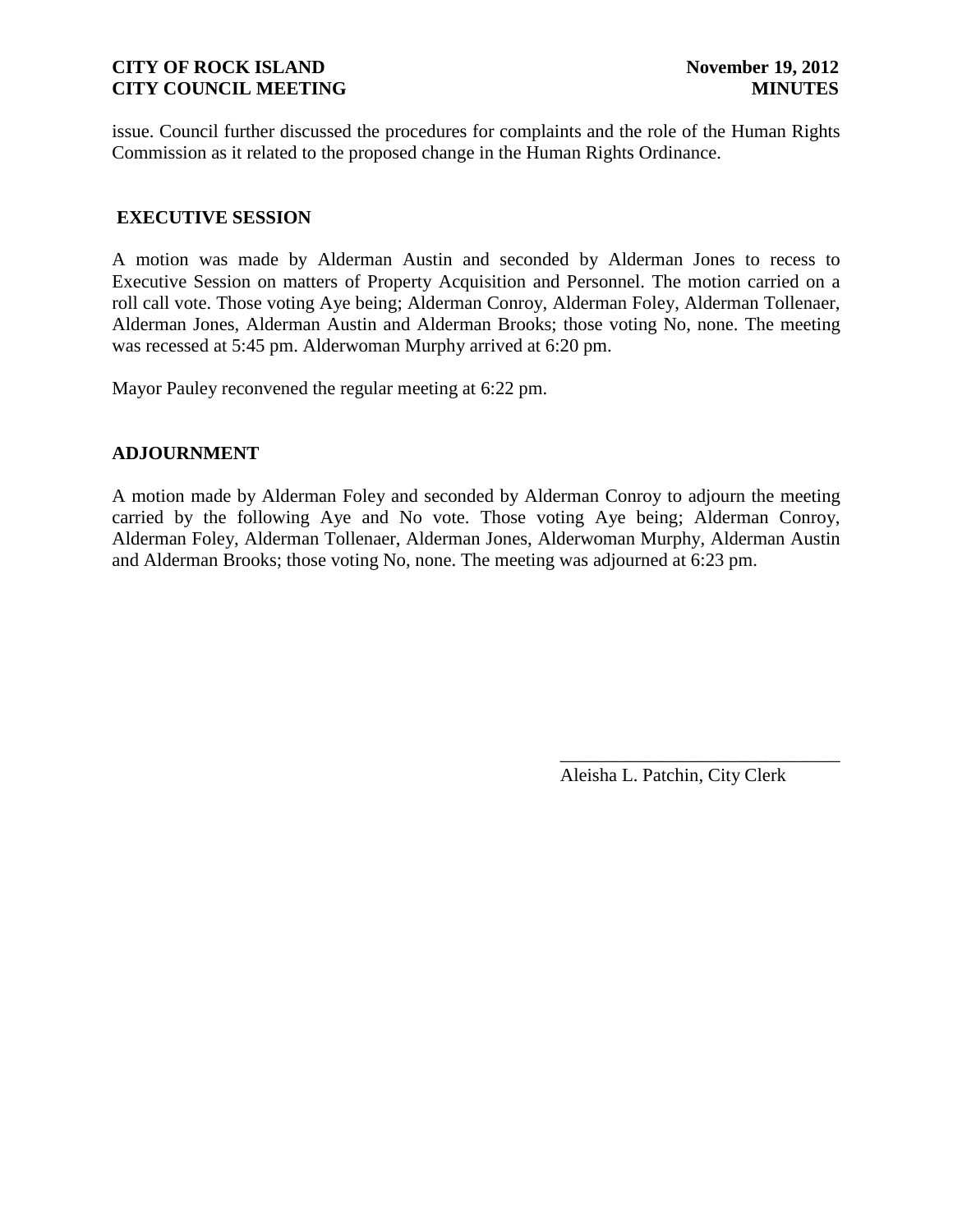Rock Island City Council met in regular session at 6:45 pm in Council Chambers of Rock Island City Hall. Present were Mayor Dennis E. Pauley presiding, and Aldermen David Conroy, P.J. Foley, Stephen L. Tollenaer, Jason W. Jones, Joy Murphy, Alderman Charles O. Austin III and Terry M.A. Brooks I. Also present were City Manager Thomas Thomas and City Attorney Ted Kutsunis.

Introductory Proceedings

Mayor Pauley called the meeting to order and led in the Pledge of Allegiance. Alderman Brooks gave the Invocation.

# Agenda Item #5 **Minutes of the meeting of November 12, 2012.**

A motion was made by Alderman Foley and seconded by Alderman Jones to approve the minutes of the meeting of November 12, 2012 as printed. The motion carried by the following Aye and No vote; those voting Aye being; Alderman Conroy, Alderman Foley, Alderman Tollenaer, Alderman Jones, Alderwoman Murphy, Alderman Austin and Alderman Brooks; those voting No, none.

Agenda Item #6 **Update Rock Island by Mayor Pauley.**

Note: There was not an Update Rock Island for this week.

# **Agenda Item #7 Presentation of the "Best Community Garden" Awards by the Beautification Commission.**

Beautification Commission member Bob Towler stepped forward and joined Mayor Pauley at the podium to present the "Best Community Garden" awards. Mr. Towler stated that this is the third "Best Community Garden" contest. The purpose of the contest is to recognize organizations that show pride in their neighborhood by keeping remarkably neat and well maintained community gardens.

Mr. Towler then named the recipients of the Beautification Award. The winners are as follows; Positive Empowerment, Preston/Constance Muhammad, Broadway Church and Rev. Donald Johnson.

# Agenda Item #8 **Presentation of the "Best Rain Garden" Awards by the Beautification Commission.**

Beautification Commission member Bob Towler stepped forward and joined Mayor Pauley at the podium to present the "Best Rain Garden" awards. Mr. Towler stated that this is the seventh annual "Best Rain Garden" contest. The purpose of the contest is to recognize residents who show pride in their homes and neighborhoods by keeping neat and well maintained rain gardens.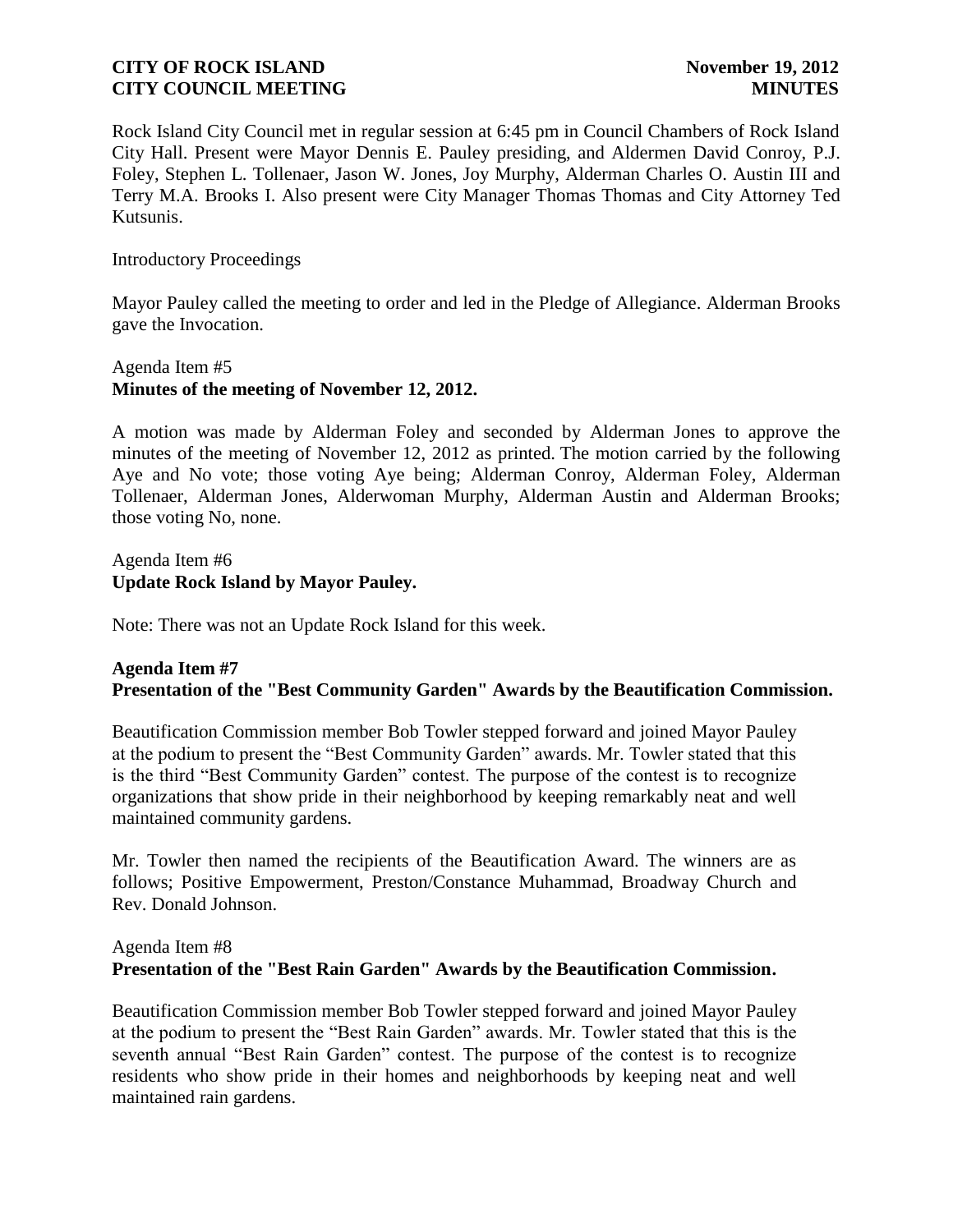Mr. Towler then named the recipients of the Residential Beautification Award. The winners are as follows; Mikael & Megan Holgersson, Mike & Debbie Baird, Bindu Alla, Dick & Shari Colman, Wheelan-Pressly Funeral Home, Project Now, Rose Wilson, Kim Reda, Keith Smith, Melody Miller, Ann Marie Sartain, Salvador Abarca, Alphonse/Karen Hudson, Betty Harris, Salvador Abarca Sr., Jose Abarca and Shelia Solomon.

#### Agenda Item #9

**Public Hearing regarding a plan by the City to issue its Retirement Facility Revenue Bonds (Friendship Manor project) Series 2012 in an aggregate principal amount not to exceed \$10,000,000.00.**

Mayor Pauley closed the regular meeting at 6:58 pm and opened a Public Hearing on a plan by the City to issue its Retirement Facility Revenue Bonds (Friendship Manor project) Series 2012 in an aggregate principal amount not to exceed \$10,000,000.00.

John Callas of 329 18<sup>th</sup> Street (office address) stepped forward. Mr. Callas stated that he was at the meeting on behalf of Friendship Manor. Mr. Callas added that he had no prepared remarks and was at the meeting to listen to public comments.

Mayor Pauley inquired as to whether there was anyone who wished to speak in favor of the project. No one stepped forward.

Mayor Pauley then inquired as to whether there was anyone who wished to speak in opposition to the project. No one stepped forward.

With no person present to speak in favor of or in opposition to the project, Mayor Pauley closed the Public Hearing and reconvened the regular meeting at 7:00 pm.

Mayor Pauley advised that action will be taken on the bonds at the December  $3<sup>rd</sup>$  Council meeting.

#### Agenda Item #10

## **A Special Ordinance authorizing acquisition of property at 606, 608, 614, and 618 10th Street from Donald Klemmer in the amount of \$65,000.00.**

It was moved by Alderman Brooks and seconded by Alderman Foley to consider, suspend the rules and pass the ordinance. The motion carried by the following Aye and No vote; those voting Aye being; Alderman Conroy, Alderman Foley, Alderman Tollenaer, Alderman Jones, Alderwoman Murphy, Alderman Austin and Alderman Brooks; those voting No, none.

#### Agenda Item #11

**A Special Ordinance authorizing the acquisition of property at 600 12th Street from Nathan and Elizabeth James in the amount of \$8,000.00 and the donation of property at 600 12th Street and 610 12th Street to Forest Siding Supply, LLC.**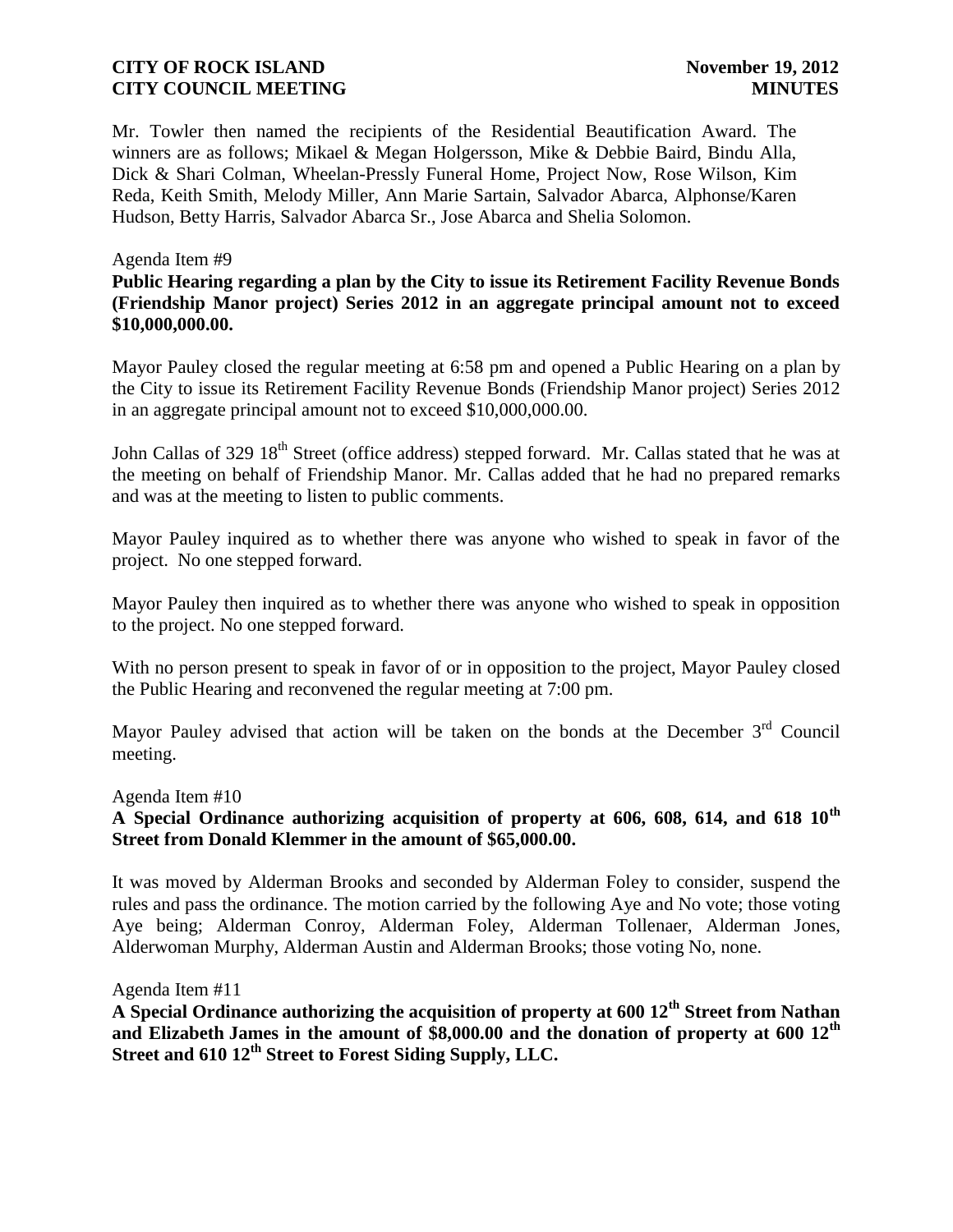Alderman Foley moved and Alderman Conroy seconded to consider, suspend the rules and pass the ordinance. The motion carried by the following Aye and No vote; those voting Aye being; Alderman Conroy, Alderman Foley, Alderman Tollenaer, Alderman Jones, Alderwoman Murphy, Alderman Austin and Alderman Brooks; those voting No, none.

Agenda Item #12 **CLAIMS**

It was moved by Alderman Austin and seconded by Alderman Conroy to accept the following reports and authorize payments as recommended. The motion carried by the following Aye and No vote; those voting Aye being; Alderman Conroy, Alderman Foley, Alderman Tollenaer, Alderman Jones, Alderwoman Murphy, Alderman Austin and Alderman Brooks; those voting No, none.

- a. Report from the Administrative Services Department regarding payment in the amount of \$1,222.55 to Holly Sparkman for General Liability Claim.
- b. Report from the Administrative Services Department regarding payment in the amount of \$1,649.49 to Auto Club Insurance Association for General Liability Claim.
- c. Report from the Public Works Department regarding payment #1 in the amount of \$135,938.20 to Langman Construction for services provided for the  $42<sup>nd</sup>$  Street Reconstruction, 29<sup>th</sup> Avenue to Saukie Golf Course project. (254)
- d. Report from the Public Works Department regarding payment #1 in the amount of \$69,784.09 to Centennial Contractors of the Quad Cities, Inc. for services provided for the  $44<sup>th</sup>$  Street Reconstruction,  $29<sup>th</sup>$  Avenue to Saukie Golf Course project. (255)
- e. Report from the Public Works Department regarding payment #5 and final in the amount of \$254,663.97 to Valley Construction for services provided for the  $24<sup>th</sup>$  Street Resurfacing:  $5<sup>th</sup>$  to  $9<sup>th</sup>$  Avenue project. (256)
- f. Report from the Public Works Department regarding payment #2 and final in the amount of \$133,104.25 to Centennial Contractors of the Quad Cities, Inc. for services provided for the 13<sup>th</sup> Avenue Reconstruction: 1<sup>st</sup> to 2<sup>nd</sup> Street project. (257)
- g. Report from the Public Works Department regarding payment #1 in the amount of \$60,481.13 to A.J. Excavating for services provided for the 20<sup>th</sup> Street Bike Path: 1<sup>st</sup> to 2<sup>nd</sup> Avenue project. (258)

# Agenda Item #13 **Claims for the week of November 9 through November 15 in the amount of \$881,952.95.**

Alderman Conroy moved and Alderman Foley seconded to allow the claims. The motion carried by the following Aye and No vote; those voting Aye being; Alderman Conroy, Alderman Foley,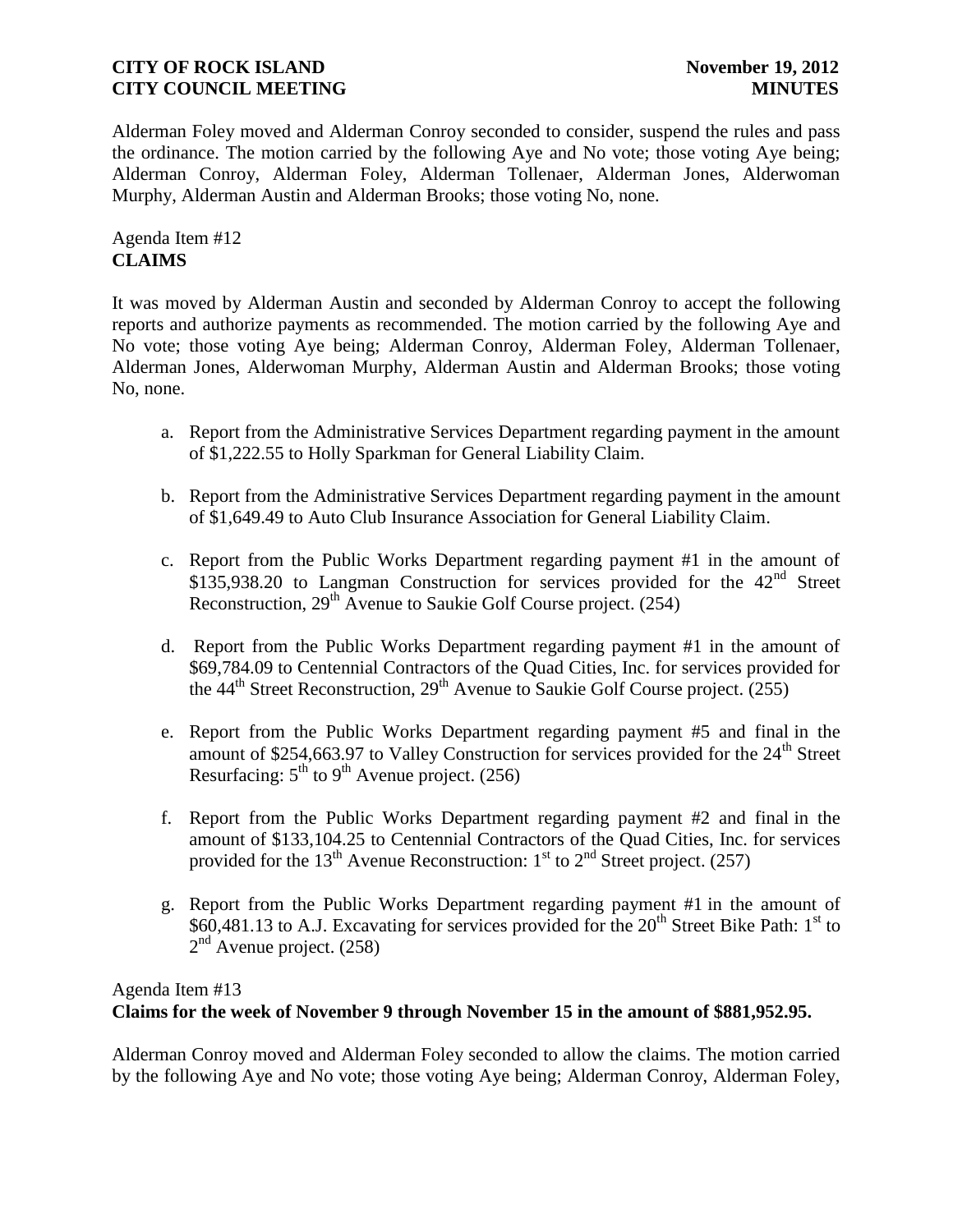Alderman Tollenaer, Alderman Jones, Alderwoman Murphy, Alderman Austin and Alderman Brooks; those voting No, none.

# Agenda Item #14 **Payroll for the weeks of October 29 through November 11 in the amount of \$1,337,629.30.**

It was moved by Alderman Foley and seconded by Alderwoman Murphy to allow the payroll. The motion carried by the following Aye and No vote; those voting Aye being; Alderman Conroy, Alderman Foley, Alderman Tollenaer, Alderman Jones, Alderwoman Murphy, Alderman Austin and Alderman Brooks; those voting No, none.

#### Agenda Item #15

## **Report from the Public Works Department regarding the purchase of three refrigerated wastewater samplers from Quality Control Equipment Company in the amount \$18,609.50 and two flow meters from Teledyne/Isco in the amount of \$61,478.00.**

Alderman Conroy moved and Alderman Foley seconded to approve the purchase as recommended. The motion carried by the following Aye and No vote; those voting Aye being; Alderman Conroy, Alderman Foley, Alderman Tollenaer, Alderman Jones, Alderwoman Murphy, Alderman Austin and Alderman Brooks; those voting No, none.

#### Agenda Item #16

## **Report from the Public Works Department regarding bids for the 2012 Tree Trimming/Removal Contract, recommending the bids be awarded to Turkle's Tree Service in the amount of \$21,155.00 for the Downtown Tree Contract and Acadian Tree Service in the amount of \$79,455.00 for the City-wide Tree Contract.**

It was moved by Alderman Jones and seconded by Alderwoman Murphy to award the bids as recommended and authorize the City Manager to execute the contract documents. The motion carried by the following Aye and No vote; those voting Aye being; Alderman Conroy, Alderman Foley, Alderman Tollenaer, Alderman Jones, Alderwoman Murphy, Alderman Austin and Alderman Brooks; those voting No, none.

#### Agenda Item #17

## **Report from the Public Works Department regarding an Adopt-A-Highway agreement**  with the Group Volunteers of Togo in America to adopt 11<sup>th</sup> Street between 3<sup>rd</sup> and 18<sup>th</sup> **Avenues.**

Alderman Foley moved and Alderman Conroy seconded to approve the agreement as recommended and authorize the City Manager to execute the contract documents. The motion carried by the following Aye and No vote; those voting Aye being; Alderman Conroy, Alderman Foley, Alderman Tollenaer, Alderman Jones, Alderwoman Murphy, Alderman Austin and Alderman Brooks; those voting No, none.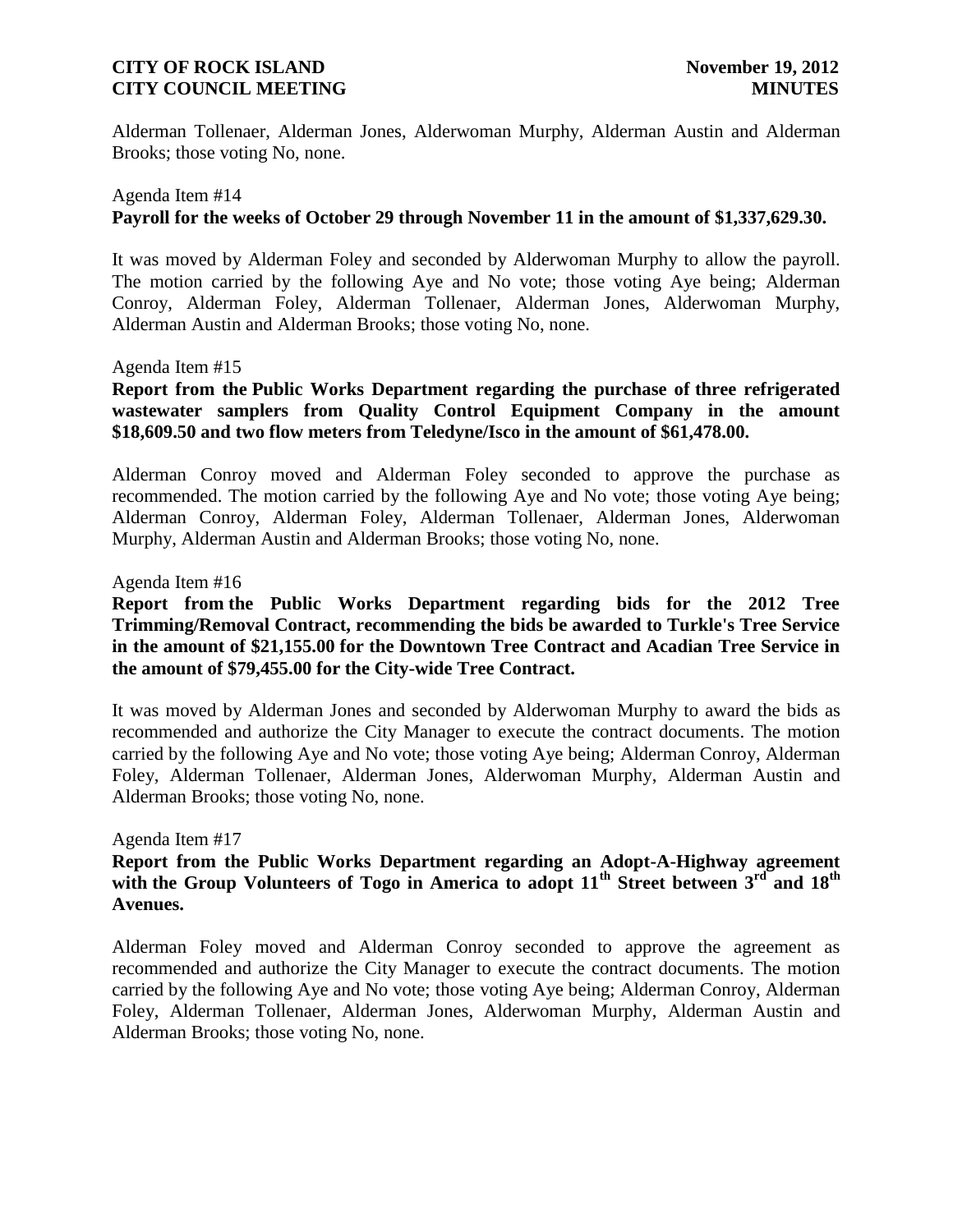#### Agenda Item #18

## **Report from the Public Works Department regarding an agreement with CDM Smith, Inc. for engineering design services on the Water Treatment Plant Filter Design Study in a total estimated amount of \$75,000.00.**

It was moved by Alderman Jones and seconded by Alderwoman Murphy to approve the agreement as recommended and authorize the City Manager to execute the contract documents. The motion carried by the following Aye and No vote; those voting Aye being; Alderman Conroy, Alderman Foley, Alderman Tollenaer, Alderman Jones, Alderwoman Murphy, Alderman Austin and Alderman Brooks; those voting No, none.

#### Agenda Item #19

**Report from the Public Works Department regarding agreements with Melissa Muskopf for the City to assume ownership of an existing private storm sewer and a permanent easement granting the City the right to access and maintain the storm sewer at 12 Hillcrest Court.**

Alderman Tollenaer moved and Alderman Foley seconded to approve the ownership for drainage and utility purposes agreement as recommended and the permanent easement for drainage and utility purposes, and authorize the City Manager to execute the contract documents. The motion carried by the following Aye and No vote; those voting Aye being; Alderman Conroy, Alderman Foley, Alderman Tollenaer, Alderman Jones, Alderwoman Murphy, Alderman Austin and Alderman Brooks; those voting No, none.

At this time, Mayor Pauley advised that he would like to update everyone on the following Agenda items that concern the Watchtower Plaza project. Mayor Pauley pointed out that the City has aggressively recruited Walmart to locate a supercenter as the anchor for the redevelopment of Watchtower Plaza. The Mayor added that the Walmart Supercenter will be located at that location between  $37<sup>th</sup>$  to  $41<sup>st</sup>$  Avenues and between  $11<sup>th</sup>$  Street and 9<sup>th</sup> Street. It was noted that construction is expected to begin in the spring of 2013. Mayor Pauley indicated that this project will bring approximately 400 jobs to the community. The Mayor added that the City is working with a lot of businesses that are currently in these locations to relocate them to other Rock Island locations. It was noted that the area to the southwest of City Limits Saloon and Grill is also going to become a development.

Mayor Pauley stated that the City has been working for a long time to get this project to come together; this is an excellent development that will spur other development in that area. The Mayor commented that the City has been working with local broker Ted Rebitzer to assemble the property. Mayor Pauley further discussed this major project.

Agenda Item #20

**Report from the Community and Economic Development Department regarding the Watchtower Plaza Redevelopment, recommending to**: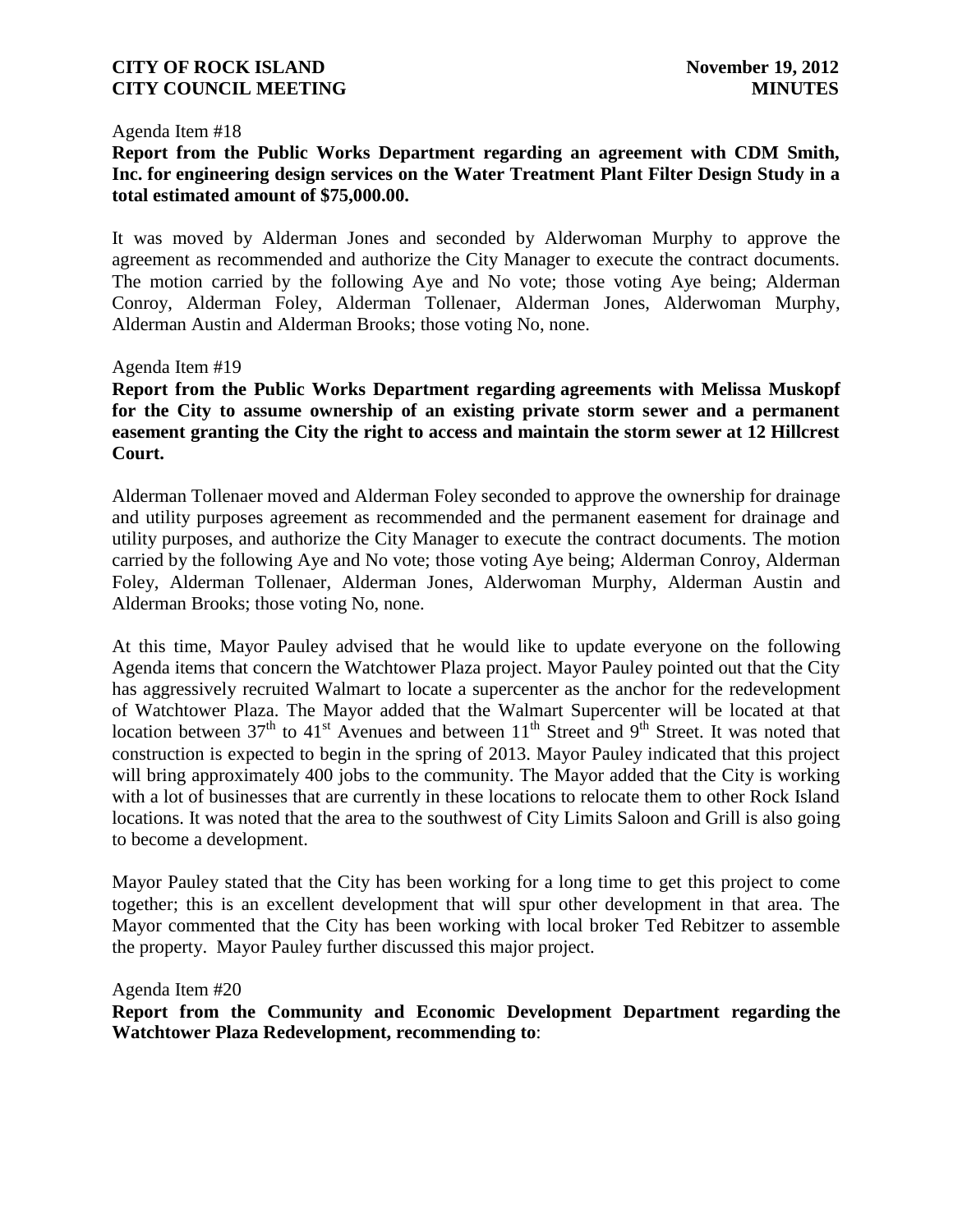# a. **Authorize purchase of the properties at 3636 11th Street, 3715 9th Street, 3710 11th Street, 3700 11th Street, 3720 and 3800 11th Street, 3917 9th Street, 3923 9th Street, 4003 9th Street and 4009 9th Street.**

It was moved by Alderman Conroy and seconded by Alderman Foley to approve the purchases as recommended, authorize the City Manager at his discretion to execute the contract documents and refer to the City Attorney for an ordinance.

Discussion followed.

Alderman Conroy stated that he is very excited about this project. Alderman Conroy added that redeveloping  $11<sup>th</sup>$  Street has been a goal for the Council for a long time. Alderman Conroy advised that the City Manager took the initiative and pushed forward and helped to make this project possible. Alderman Conroy commented that this is a good thing for the City of Rock Island; it will totally revitalize that whole area.

Alderman Foley stated that this is very exciting; for the last three years, Council has talked about 11<sup>th</sup> Street and revitalization. Alderman Foley added that the Mayor, City Manager and City staff has put a lot of work into this project; this is an exciting opportunity. Alderman Foley pointed out that a lot of people said that Rock Island could never get a big box retailer and all of a sudden in one week, the City has gotten two. Alderman Foley added that the City is bringing in a grocery store and now Walmart.

Alderman Brooks advised that this is a very exciting time; the City will be seeing constant development. Alderman Brooks stated that this addition of Walmart will also help future developments. Alderman Brooks thanked the City Manager and staff for making this project happen.

Mayor Pauley pointed out that the estimated sales tax on this development is \$1.3 million dollars a year.

Alderwoman Murphy stated that this is a very exciting time, and there will be a lot of opportunity for shopping in Rock Island.

Alderman Jones thanked the Community and Economic Development Department staff and Director Jeff Eder for all of the hard work on this project. Alderman Jones noted that this is exciting for the City of Rock Island.

After discussion, the motion carried by the following Aye and No vote; those voting Aye being; Alderman Conroy, Alderman Foley, Alderman Tollenaer, Alderman Jones, Alderwoman Murphy, Alderman Austin and Alderman Brooks; those voting No, none.

### b. **Approve an agreement with Ehlers and Associates, Inc. for the establishment of a new TIF district in an amount not to exceed \$39,000.00.**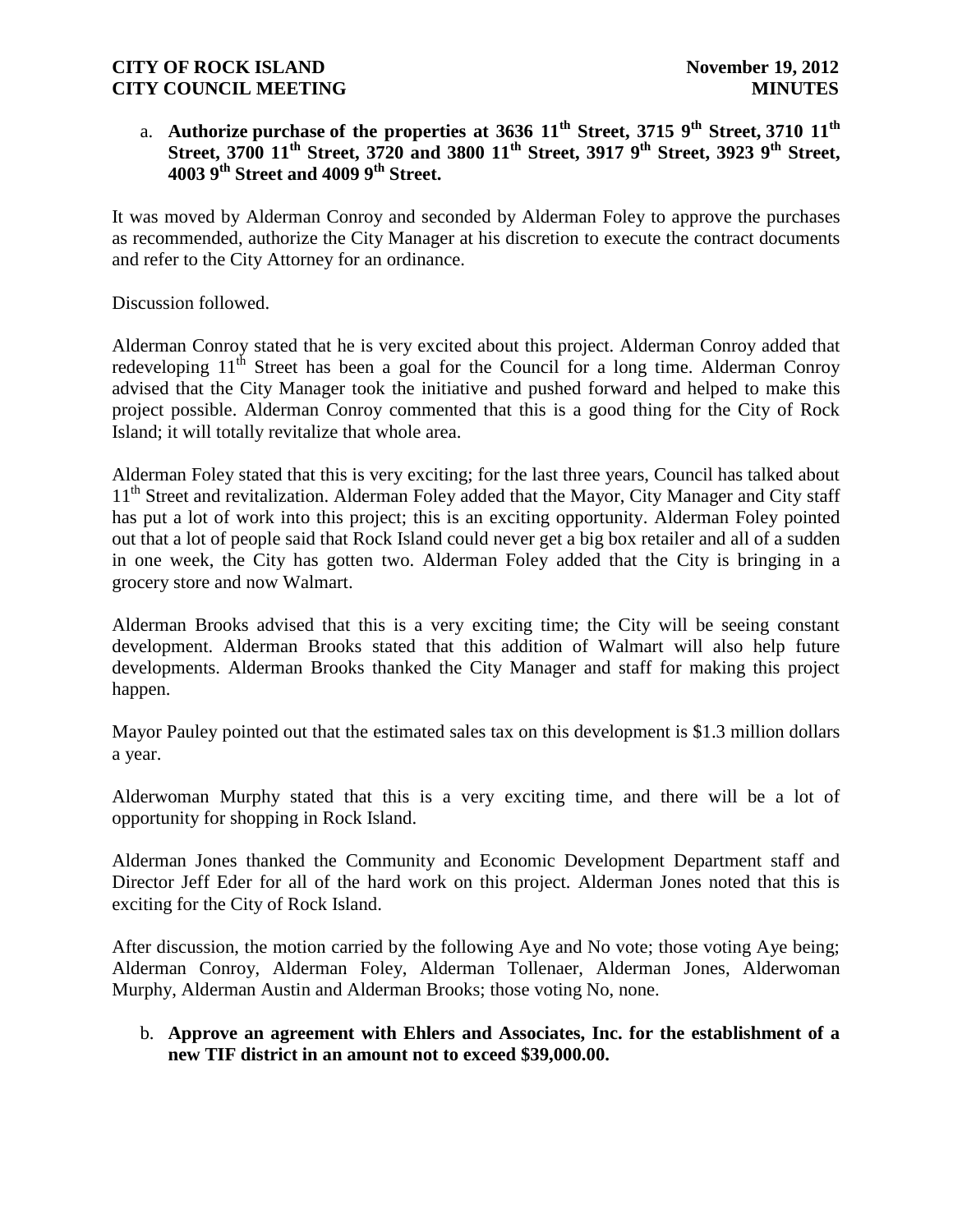Alderman Foley moved and Alderman Conroy seconded to approve the agreement as recommended and authorize the City Manager to execute the contract documents. The motion carried by the following Aye and No vote; those voting Aye being; Alderman Conroy, Alderman Foley, Alderman Tollenaer, Alderman Jones, Alderwoman Murphy, Alderman Austin and Alderman Brooks; those voting No, none.

#### Agenda Item #21

## **Report from the Finance Department regarding an Ordinance for entering into a borrowing agreement with American Bank for a line of credit financing for the Price Properties project.**

It was moved by Alderwoman Murphy and seconded by Alderman Foley to consider, suspend the rules and pass the ordinance. The motion carried by the following Aye and No vote; those voting Aye being; Alderman Conroy, Alderman Foley, Alderman Tollenaer, Alderman Jones, Alderwoman Murphy, Alderman Austin and Alderman Brooks; those voting No, none

#### Agenda Item #22

## **Report from the Finance Department regarding a Commitment Letter with American Bank for the line of credit financing to be used to ready property for sale to Price Properties, LLC.**

Alderman Foley moved and Alderman Jones seconded to enter into a commitment with American Bank as recommended and authorize the Mayor and City Clerk to execute the document. The motion carried by the following Aye and No vote; those voting Aye being; Alderman Conroy, Alderman Foley, Alderman Tollenaer, Alderman Jones, Alderwoman Murphy, Alderman Austin and Alderman Brooks; those voting No, none.

#### Agenda Item #23

### **Report from the Finance Department regarding an adjustment to the 2013 budget, recommending increasing the TIF Fund in the amount of \$85,000.00.**

It was moved by Alderman Conroy and seconded by Alderwoman Murphy to approve the budget adjustment as recommended. The motion carried by the following Aye and No vote; those voting Aye being; Alderman Conroy, Alderman Foley, Alderman Tollenaer, Alderman Jones, Alderwoman Murphy, Alderman Austin and Alderman Brooks; those voting No, none.

#### Agenda Item #24

#### **Report from the Finance Department regarding a public hearing on the December property tax.**

Alderman Foley moved and Alderman Jones seconded to confirm that a public hearing on the December property tax will not be needed because the levy increase will not exceed five percent. The motion carried by the following Aye and No vote; those voting Aye being; Alderman Conroy, Alderman Foley, Alderman Tollenaer, Alderman Jones, Alderwoman Murphy, Alderman Austin and Alderman Brooks; those voting No, none.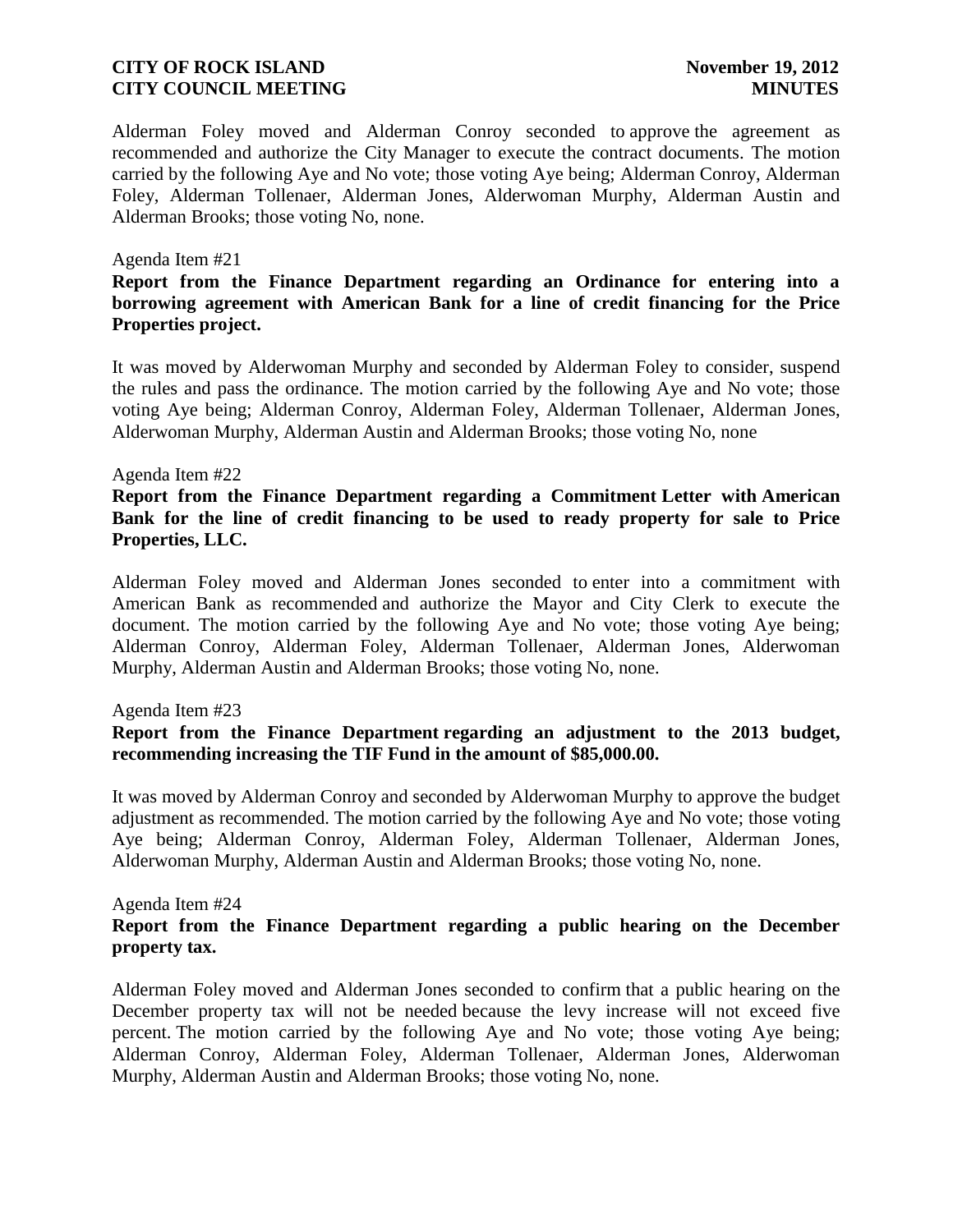#### Agenda Item #25

**Report from the City Clerk regarding requests from the businesses in the College Hill District for utilization of funds from the College Hill District fund in an amount not to exceed \$675.00, permission to decorate street posts, place signage in the City's right-of-way and luminaria along the streets, place trash receptacles at each end of the district, and requesting the donation of Police support for traffic control for their annual Holiday Walk to be held on December 6, 2012 from 4:00 pm to 8:00 pm.**

It was moved by Alderman Jones and seconded by Alderman Foley to approve the requests for utilization of funds, decorations, signage and luminaria as recommended, and authorize staff to place trash receptacles at each end of the district, subject to the businesses contacting the Police Department for discussion on traffic control, providing the proper insurances, removing luminaria by 8:30 pm December  $6<sup>th</sup>$ , removing signage by December 10<sup>th</sup>, and removing the decorative bows by January 3, 2013. The motion carried by the following Aye and No vote; those voting Aye being; Alderman Conroy, Alderman Foley, Alderman Tollenaer, Alderman Jones, Alderwoman Murphy, Alderman Austin and Alderman Brooks; those voting No, none.

Agenda Item #26 **Other Business**

No one signed up to address Council to speak on a topic.

Alderman Brooks inquired upon Martin Luther King Center Director Dr. Dwight Ford to comment on the successful Thanksgiving celebration that was held this past Sunday.

Dr. Ford stated that there were over 200 volunteers throughout the City that helped with the celebration. Dr. Ford advised that it was a joy to experience so many people caring about everyday citizens. Dr. Ford advised that the celebration allowed for people in the community to come together to eat and share conversation. Dr. Ford stated that the final numbers have not been determined yet. Dr. Ford thanked the City for their contributions, efforts and time in making this a wonderful Thanksgiving celebration.

Alderman Brooks stated that he had the opportunity to attend an open house and walk through some of the new houses on  $10<sup>th</sup>$  Street this past Sunday. Alderman Brooks stated that these are nice and affordable homes.

Alderman Foley stated that Alleman High School is in the state championships for a fifth time. Alderman Foley wished the Alleman Pioneers good luck in their upcoming game against Rochester this Friday night.

Alderman Conroy stated that under the Mayor's leadership, the City has two big box stores, Walmart and Fareway. Alderman Conroy noted that it was a lot of hard work and dedication.